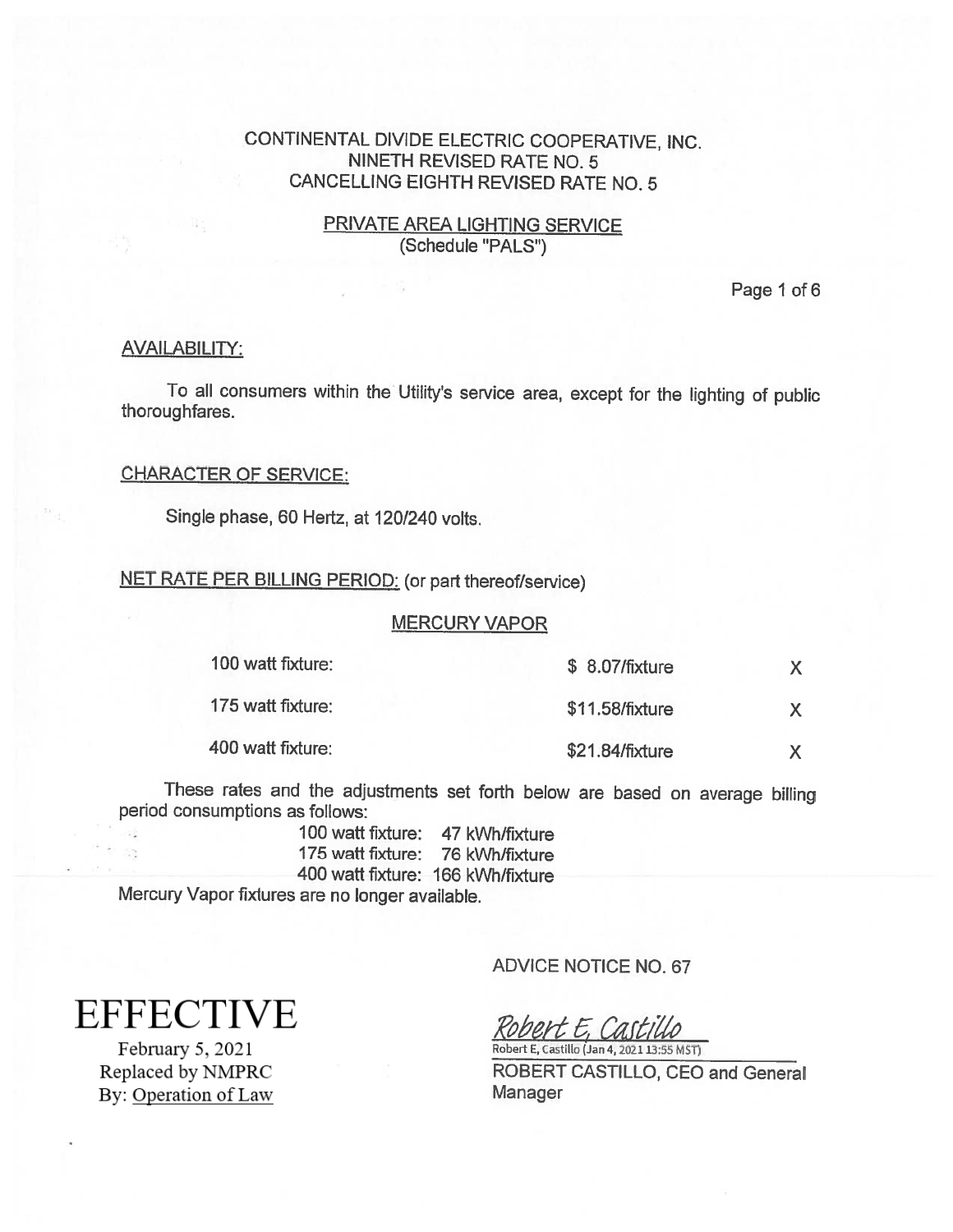## PRIVATE AREA LIGHTING SERVICE (Schedule "PALS")

Page 2 of 6

# NET RATE PER BILLING PERIOD: (or part thereof/service) (continued)

# HIGH PRESSURE SODIUM

| 250 watt fixture: | $$14.73$ /fixture |  |
|-------------------|-------------------|--|
| 400 watt fixture: | \$21.56/fixture   |  |

These rates and the adjustments set forth below are based on average billing period consumptions as follows:

> 250 waft fixture: 110 kWh/fixture 400 watt fixture: 176 kWh/fixture

High Pressure Sodium Vapor are no longer available.

#### LED

| 50-70 watt fixture   | \$9.68  | $\mathsf{X}$ |
|----------------------|---------|--------------|
| 71-90 watt fixture   | \$10.52 | X.           |
| 91-110 watt fixture  | \$11.36 | X.           |
| 111-130 watt fixture | \$12.21 | $\mathsf{X}$ |
| 131-150 watt fixture | \$13.05 | $\mathsf{X}$ |
| 151-170 watt fixture | \$13.89 | X.           |
| 171-190 watt fixture | \$14.73 | $\mathsf{X}$ |
| 191-210 watt fixture | \$15.57 |              |
| 211-230 watt fixture | \$16.42 | $\mathsf{X}$ |
|                      |         |              |

# ADVICE NOTICE NO.67

Robert E, Castillo Robert E, Castillo (Jan 4, 2021 13:55 MST)

ROBERT CASTILLO, CEO and General Manager

# **EFFECTIVE**

February 5, 2021 Replaced by NMPRC By: Operation of Law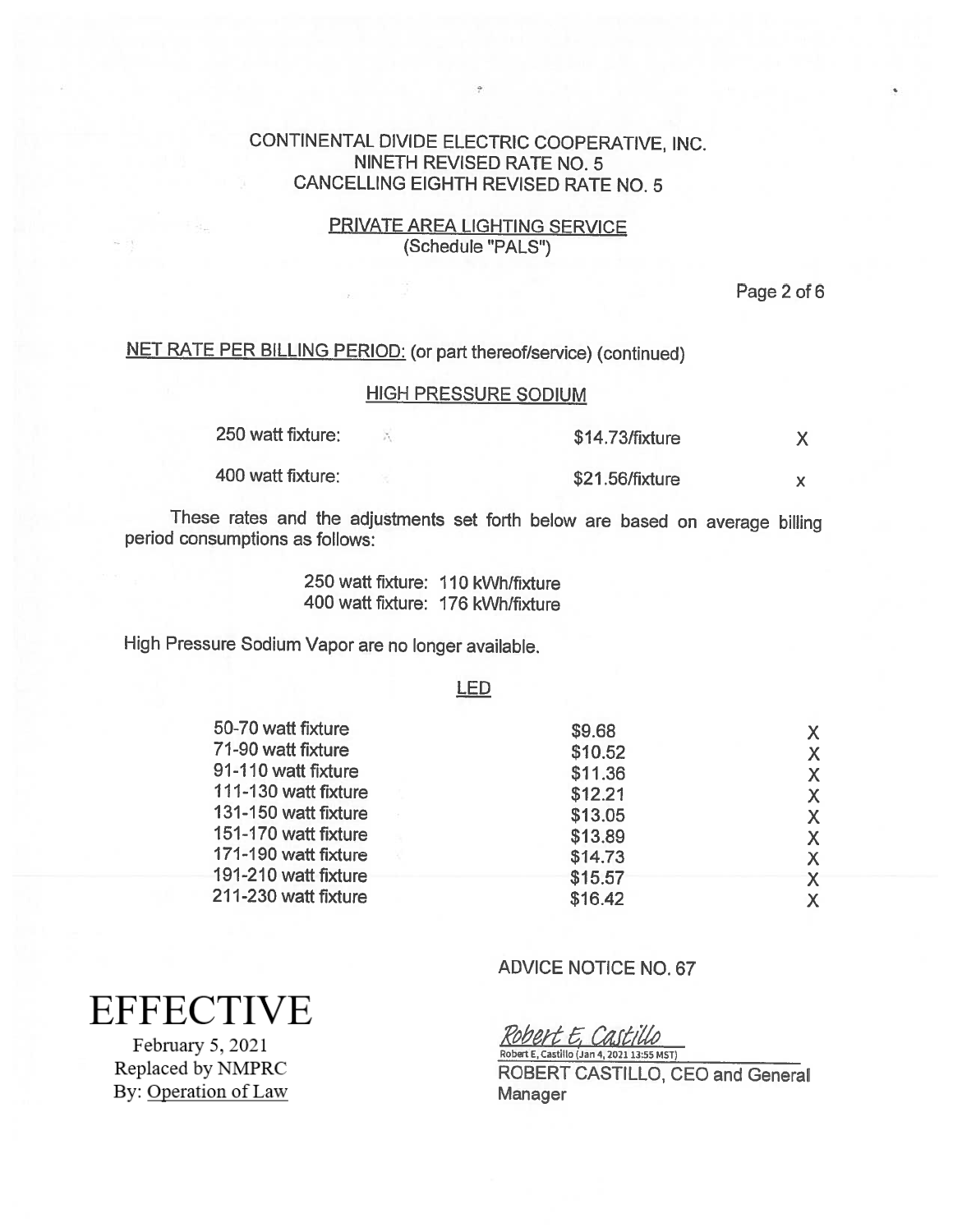## PRIVATE AREA LIGHTING SERVICE (Schedule "PALS")

Page 3 of 6

| 231-250 watt fixture | \$17.25    |  |
|----------------------|------------|--|
| 251-270 watt fixture | $$18.10 -$ |  |
| 271-290 watt fixture | \$18.95    |  |
| 291-310 watt fixture | \$19.78    |  |

# NET RATE PER BILLING PERIOD: (or part thereof/service) (continued)

These rates and the adjustments set forth are based on average billing period:

### LIMITED INVESTMENT:

The maximum investment by the Utility per light installation shall be as provided by the Utility's Line Extension Policy.

## MINIMUM MONTHLY CHARGES:

Shall be the net rate per month for wattages quoted, or as established by contract in accordance with Extension Policy or as established by special contract between the consumer and the Utility, or as established in the above rate schedule.

# FUEL & PURCHASED POWER COST ADJUSTMENT:

The Utility shall, if the purchased power expense is increased or decreased above or below the base purchased power cost of \$.082591kWh sold, flow through to the users such increases or decreases, in accordance with N.M.P.R.C. Rule No. 550.

ADVICE NOTICE NO.67

obert E, Castillo Robert E, Castillo (Jan 4, 2021 13:55 MST)

ROBERT CASTILLO, CEO and General Manager

**EFFECTIVE** 

February 5, 2021 Replaced by NMPRC By: Operation of Law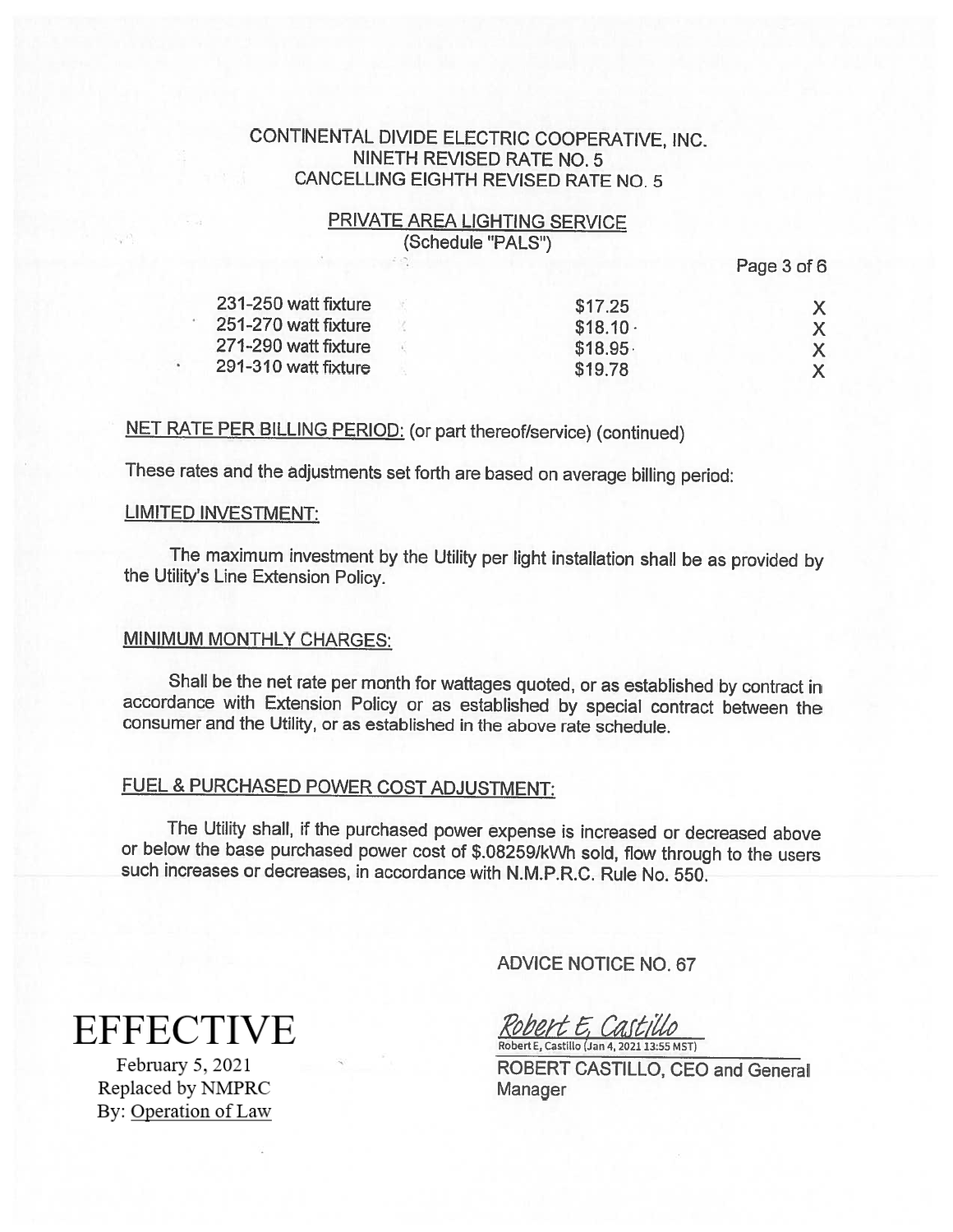## PRIVATE AREA LIGHTING SERVICE (Schedule "PALS")

Page 4 of 6

#### DEBT COST ADJUSTMENT:

Billing under this schedule may be increased or decreased by an amount in the cost of debt capital incurred pursuant to securities, the issuance of which has been approved by the New Mexico Public Regulation Commission, of the debt cost utilized to This is in accordance with New Mexico Public Regulation Commission Code of Rules and Regulations No. 540.

#### TAX ADJUSTMENT:

Billing under this schedule may be increased by an amount equa<sup>l</sup> to the sum of the taxes payable under the Gross Receipts and Compensating Tax Act and of all other taxes, fees, or charges (exclusive of Ad Valorem, State and Federal Income Taxes) payable by the Utility and levied or assessed by any governmental authority on the public utility service rendered, or on the right or privilege of rendering the service, or on any object or event incidental to the rendition of the service.

#### LATE PAYMENT CHARGE:

<sup>A</sup> late payment charge of one and one-half percent (1 1/2%) per billing period or fraction thereof will be charged on all utility service bills and invoices which are delinquent per the provisions of the tariff.

**EFFECTIVE** 

February 5, 2021 Replaced by NMPRC By: Operation of Law ADVICE NOTICE NO. 67

Robert E. Castillo Robert E, Castillo (Jan 4, 2021 13:55 MST)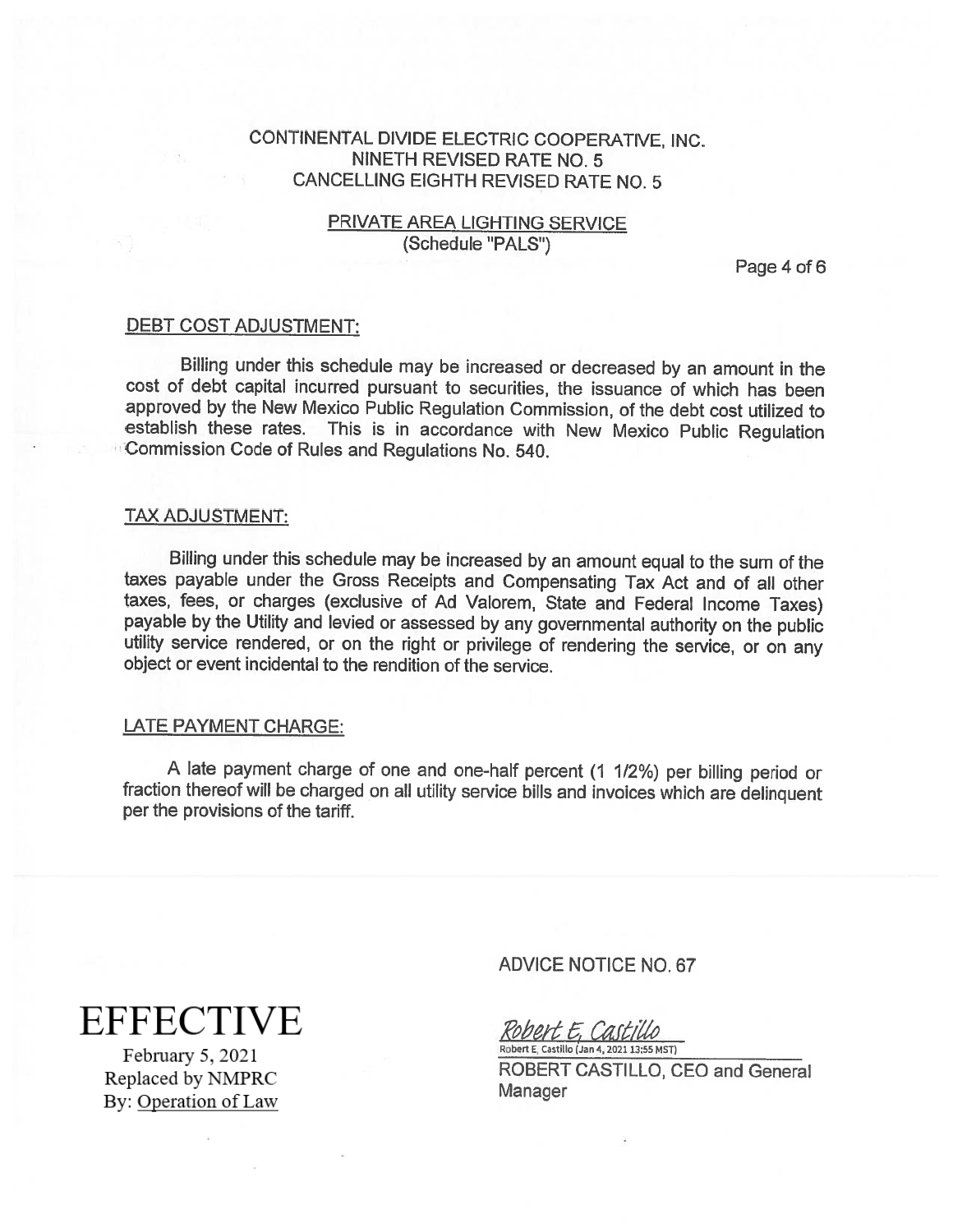## PRIVATE AREA LIGHTING SERVICE (Schedule "PALS")

Page 5 of 6

## TERMS OF PAYMENT:

All bills are net and payable within <sup>20</sup> days from the date of bill.

### BILLING PERIOD:

The billing period shall be approximately 1/12 of a year but not necessarily a calendar month.

### CONDITIONS OF SERVICE:

- (1) Security light installations and related appurtenances billed under this schedule shall be owned, operated, and maintained by the Utility. All facilities installed on the consumer's premises shall be the property of the Utility.
- (2) Security light installations shall require a 120 continuous months (10 years) service agreement, or as provided by the Utility's Line Extension Policy.
- (3) Security light installations shall be controlled by light sensitive <sup>p</sup>hoto-electric cells.
- (4) Security light installations shall be maintained by the Utility only during normal working hours.
- (5) Security light installations may be inoperative during periods within <sup>a</sup> month,

**EFFECTIVE** 

February 5, 2021 Replaced by NMPRC By: Operation of Law ADVICE NOTICE NO. 67

Robert E, Castillo Robert E, Castillo (Jan 4, 2021 13:55 MST)